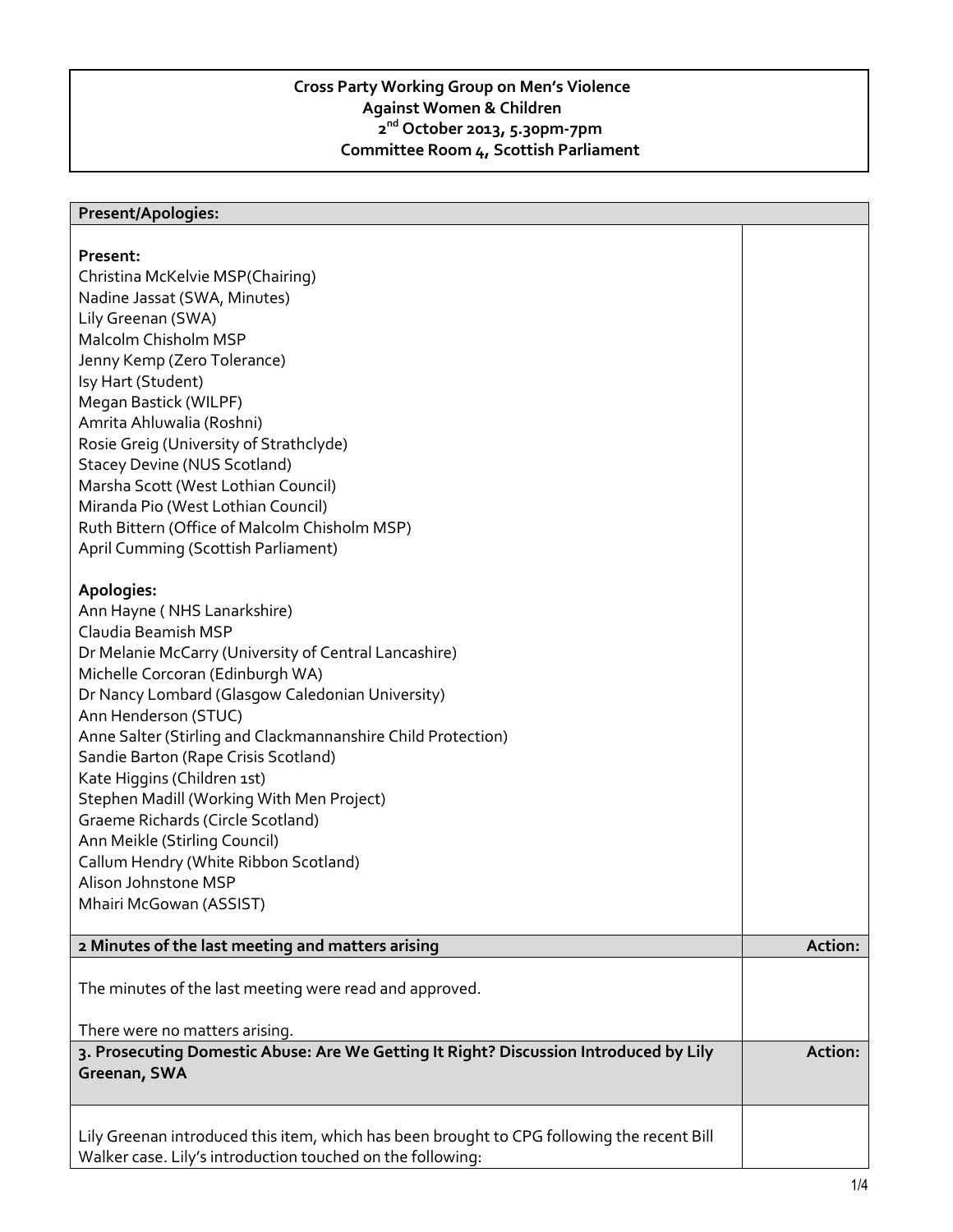| The presence of physical violence as part of domestic abuse in public discourse. The<br>23 assaults committed by Bill Walker were met with shock by the public, and Lily<br>reflects if - in our efforts to draw attention on to the range of behaviours within<br>domestic abuse - we have taken the focus off physical violence.<br>Bill Walker's case is an example of 'coercive control'. Lily reflected on the use of this<br>understanding of coercive control in domestic abuse courts, and raises the question<br>of why domestic abuse courts are located in summary courts. DA is predominantly<br>prosecuted in summary courts as the incident alone is focused on, not coercive<br>control or patterns of behaviour. Bill Walker's case went to a specialist sheriff, which<br>is positiv but the sheriff's powers are limited in a summary setting with regards to<br>length of sentence.                                                                                                                                                                                                                                                                                                                                                                                                                                                               |                                           |
|----------------------------------------------------------------------------------------------------------------------------------------------------------------------------------------------------------------------------------------------------------------------------------------------------------------------------------------------------------------------------------------------------------------------------------------------------------------------------------------------------------------------------------------------------------------------------------------------------------------------------------------------------------------------------------------------------------------------------------------------------------------------------------------------------------------------------------------------------------------------------------------------------------------------------------------------------------------------------------------------------------------------------------------------------------------------------------------------------------------------------------------------------------------------------------------------------------------------------------------------------------------------------------------------------------------------------------------------------------------------|-------------------------------------------|
| Lily opened up the discussion with the question: Are we taking the right approach to<br>prosecuting DA, or do we need a new one?                                                                                                                                                                                                                                                                                                                                                                                                                                                                                                                                                                                                                                                                                                                                                                                                                                                                                                                                                                                                                                                                                                                                                                                                                                     |                                           |
| Points from the discussion included:                                                                                                                                                                                                                                                                                                                                                                                                                                                                                                                                                                                                                                                                                                                                                                                                                                                                                                                                                                                                                                                                                                                                                                                                                                                                                                                                 |                                           |
| Stacey Devine and Christina McKelvie MSP met with equalities minister and updated<br>٠<br>strategy.                                                                                                                                                                                                                                                                                                                                                                                                                                                                                                                                                                                                                                                                                                                                                                                                                                                                                                                                                                                                                                                                                                                                                                                                                                                                  |                                           |
| Lily Greenan and Jenny Kemp attended National Group to Address VAW meeting,<br>now chaired by Shona Robison, Minister for Commonwealth Games and Sport. The<br>strategy and action plan may come out next year. The NGVAW included an update<br>on the Police Scotland strategy and the roll out of MATACS in each of the 3 police<br>federations. Police Scotland want to see a greater push in engaging men in tackling<br>domestic abuse and focusing spotlight on perpetrators. Lily concluded that there<br>was a need for a strategy on VAW that reflected all dynamics.<br>Christina McKelvie MSP raised that corroboration isn't based solely on eye witnesses,<br>$\bullet$<br>but is interconnected with forensic findings.<br>April Cumming raised the question as to who decides what indicators are that go into<br>٠<br>a DA/SA risk assessment. Lily Greenan responded that the CAADA/DASH checklist<br>assesses the risk of death or serious injury. This encompasses the domestic violence<br>risk assessment, with experience of rape being just one of many questions. If the risk<br>assessment scores above a certain level it is automatically referred to a MARAC.<br>Ideally the woman's interests are represented through having a dedicated<br>support/advocacy worker at this meeting. It is an action orientated police led<br>approach. |                                           |
| Marsha Scott and Miranda Pio enter at this point.                                                                                                                                                                                                                                                                                                                                                                                                                                                                                                                                                                                                                                                                                                                                                                                                                                                                                                                                                                                                                                                                                                                                                                                                                                                                                                                    |                                           |
| Stacey Devine cited the rising number of women contacting NUS Scotland and<br>students' associations with regards to domestic abuse. If a woman discloses to their<br>students' association, Stacey asked if that students' association could become a third<br>party reporting site where women could report.<br>Stacey Devine also highlighted the public perception of those NUS work with of<br>domestic abuse often being viewed as just physical abuse - this is worrying as it lacks<br>focus on mental health and issues post domestic abuse. Malcolm Chisholm MSP<br>added to this by reflecting on the importance of the term "Domestic Abuse" as<br>opposed to "Domestic Violence" in Scotland.<br>Jenny Kemp asked what the ideal scenario of changes in relation to prosecuting DA<br>was for SWA? Lily Greenan said that there will be a roundtable discussion at the end<br>of October on what can and should be done. SWA want to have a discussion to<br>examine alternatives - do we need a new law or a new approach? Lily said                                                                                                                                                                                                                                                                                                                   | LG to keep<br>CPG update<br>on roundtable |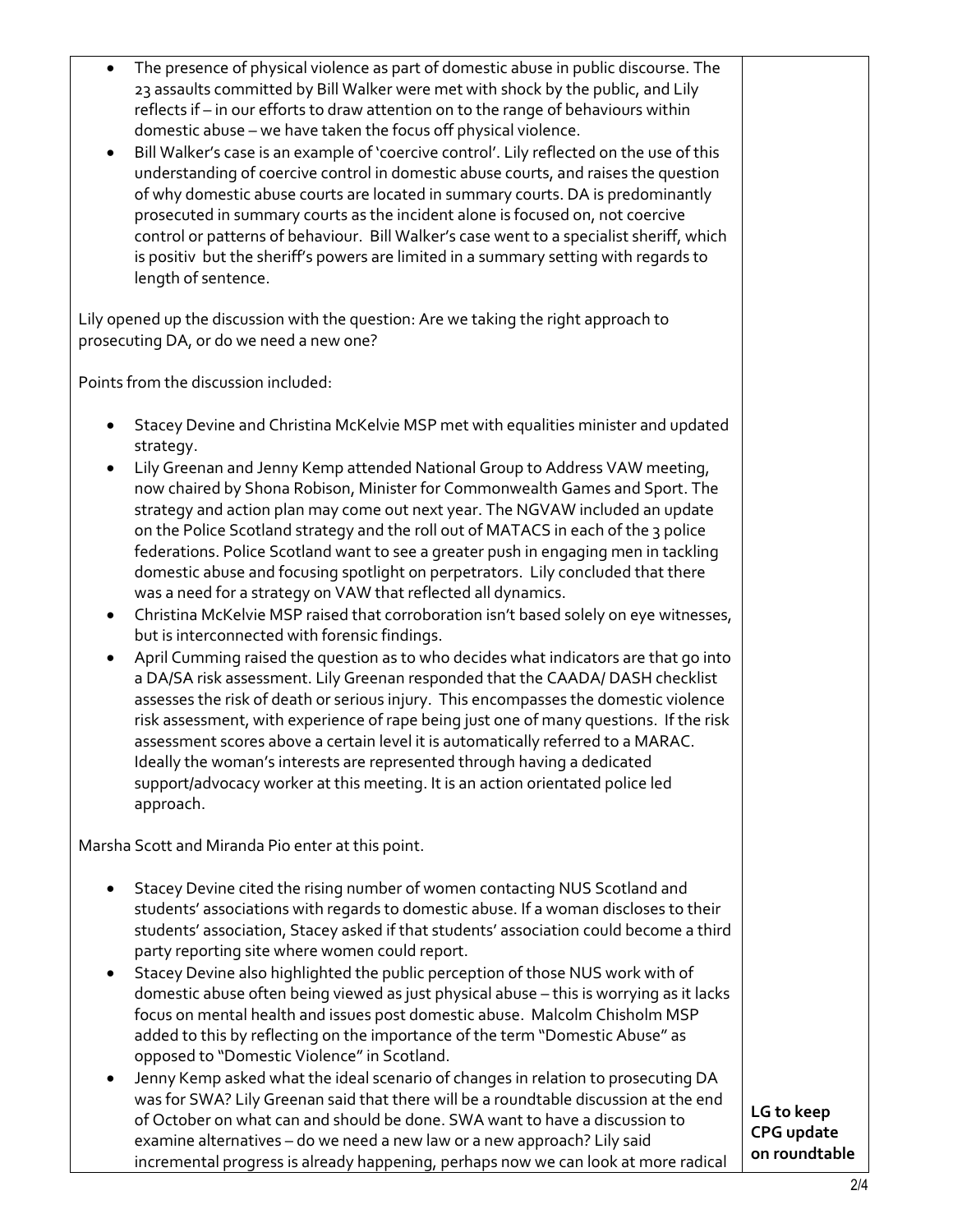| legislative changes. Lily talked about how we use language: 'patterns of behaviour'<br>and 'course of conduct' are more easily understood than 'coercive control'. Lily will<br>keep CPGMVAWC update on the outcomes of the round table discussion.<br>Marsha Scott proposed that as a next step to this matter the CPGMVAWC should<br>hold a discussion on this and invite justice minister to talk with CPGMVAWC on this.<br>Marsha later added that if we did invite Kenny McAskill (Justice Minister) we should<br>talk about wider VAW Law also. Christina McKelvie MSP is meeting Kenny McAskill<br>next week.<br>Megan Bastick asked about research on responses to male victims of domestic<br>abuse, and asked if Scottish policy had thought about whether or not appropriate<br>services or responses were available. Lily Greenan highlighted a number of services<br>for men including AMIS and Men's Advice Line (who are supported by the Scottish<br>Government). Malcolm Chisholm MSP said this had come up in parliamentary<br>debate. Malcolm highlighted that male victims of DA sometimes differ in scale and<br>severity to female victims. Marsha Scott talked about an American report which said<br>that the likelihood of male victims to report is equal to female victims, with Hispanic<br>men more likely to report.<br>Child protection and domestic abuse: on an operational level, Scotland is not good at<br>addressing the link between the two. April Cumming asked Lily Greenan if risk<br>assessment could be taken with CP also - Lily referred to a 1991 study in her answer<br>in which 100% of child protection cases had DA also, despite this there is no RA for<br>this in place. Marsha Scott added that studies in West Lothian show DA in 70% of CP<br>cases; however interventions focus on substance misuse which occurs in 35% of<br>cases.                                                                                                                                                                                                     | outcomes.<br><b>CM</b> to invite<br>Justice<br><b>Minister</b><br>Kenny<br><b>McAskill to</b><br>the CPG. |
|----------------------------------------------------------------------------------------------------------------------------------------------------------------------------------------------------------------------------------------------------------------------------------------------------------------------------------------------------------------------------------------------------------------------------------------------------------------------------------------------------------------------------------------------------------------------------------------------------------------------------------------------------------------------------------------------------------------------------------------------------------------------------------------------------------------------------------------------------------------------------------------------------------------------------------------------------------------------------------------------------------------------------------------------------------------------------------------------------------------------------------------------------------------------------------------------------------------------------------------------------------------------------------------------------------------------------------------------------------------------------------------------------------------------------------------------------------------------------------------------------------------------------------------------------------------------------------------------------------------------------------------------------------------------------------------------------------------------------------------------------------------------------------------------------------------------------------------------------------------------------------------------------------------------------------------------------------------------------------------------------------------------------------------------------------------------------------------------------|-----------------------------------------------------------------------------------------------------------|
| 4. Prostitution Policy: Where Next? Discussed Introduced by Jenny Kemp, ZT                                                                                                                                                                                                                                                                                                                                                                                                                                                                                                                                                                                                                                                                                                                                                                                                                                                                                                                                                                                                                                                                                                                                                                                                                                                                                                                                                                                                                                                                                                                                                                                                                                                                                                                                                                                                                                                                                                                                                                                                                         | Action:                                                                                                   |
| Jenny Kemp introduced the discussion, focusing on where next now that Rhoda Grant MSP<br>bill on criminalising demand did not progress. In her introduction, Jenny touched on the<br>following:<br>Women involved in prostitution are often the most vulnerable women with complex<br>needs. Only a tiny minority of women working in prostitution are making positive<br>public statements about this; for the rest it is survival behaviour.<br>Prostitution contrasts with wider messages about respecting women.<br>٠<br>Looking forward to where next, JK highlighted a proposal with regards to licensing<br>$\bullet$<br>sexual entertainment venues, which closed on the $24^{th}$ , a proposal on human<br>trafficking, and the invisible men project.<br>Following Jenny's introduction, there was some discussion on why there was not more<br>support from politicians (raised by Marsha Scott, answered by Malcolm Chisholm MSP and<br>Christina McKelvie MSP). There was also a discussion about the lack of an equal<br>representation of women involved in prostitution on the issue. Lily Greenan reflected on the<br>timing of Rhoda Grant's bill, and suggests that the route to tackling legislation may be long<br>haul, and be led by education first. The group also discussed lessons from other countries'<br>approaches to prostitution policies - Stacey Devine highlighted the Welsh government's 3<br>year research on the subject which included speaking to women affected by it. Christina<br>McKelvie MSP introduced the topic of the reasons why women may enter into prostitution,<br>including poverty and the impact that the welfare cuts will have on this. Jenny Kemp<br>highlighted that Zero Tolerance are refocusing their 'Under Pressure' training to target more<br>young people at high risk of sexual exploitation'. Marsha Scott considered if we should also<br>look not just at why women enter, but question why there is a male entitlement to buy sex.<br>5. The Year Ahead - Parliamentary work on VAW - Introduced by Malcolm Chisholm MSP | Action:                                                                                                   |